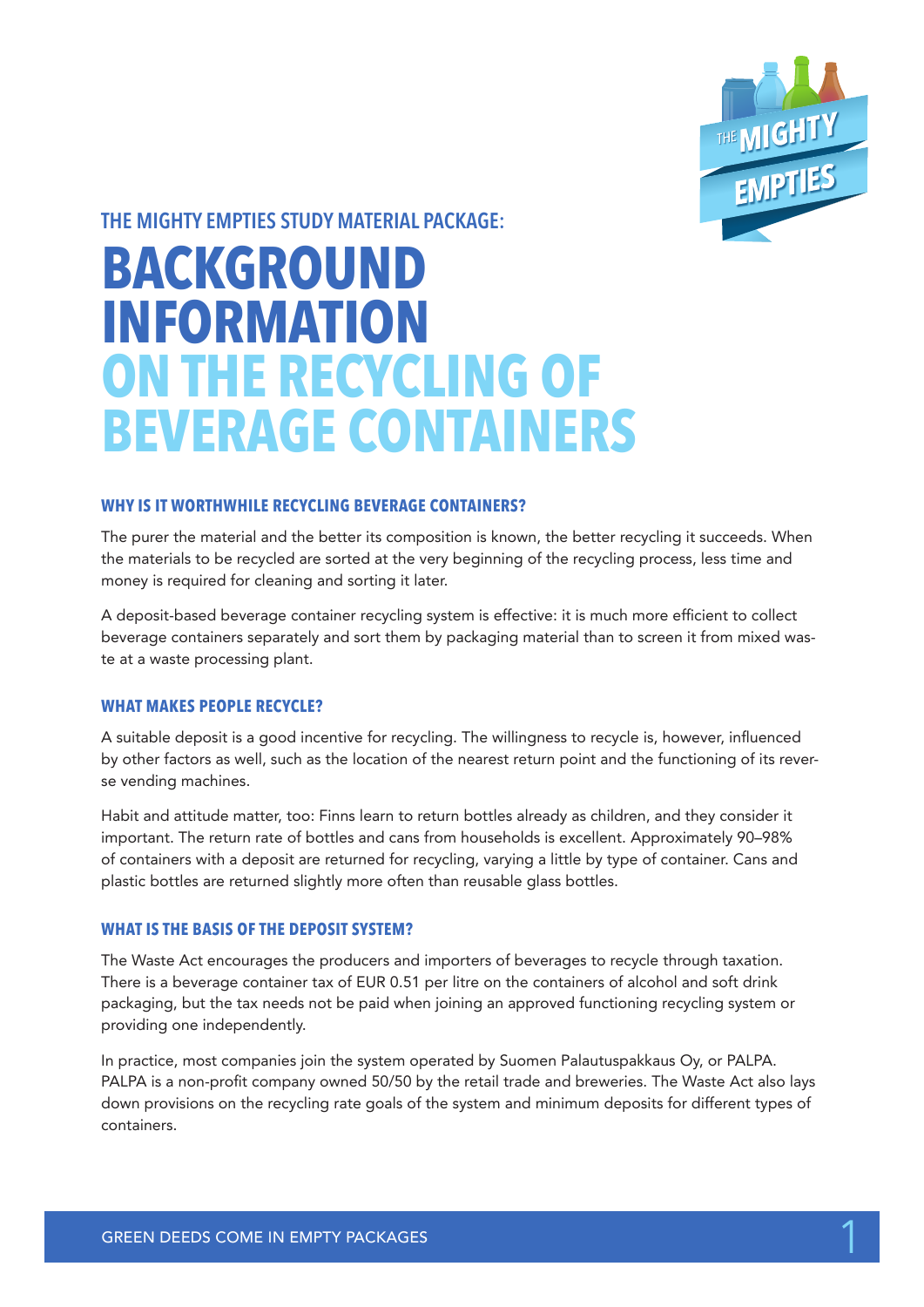

## **WHO IS INVOLVED IN THE RECYCLING ACTIVITIES?**

Consumers return containers with a deposit to shops. Hotels and restaurants, as well as offices, schools and diverse event organisers, to name a few, also return containers with deposits, but via the suppliers of beverages.

Shops receive returned containers with a deposit and pay the deposit to the consumer. Shops are responsible for the reverse vending machines and their operation. Small shops and kiosks that sell beverage containers with a deposit are also obligated to receive containers with a deposit, even if they do not have a reverse vending machine.

The producers and importers of beverages fund the recycling system through various membership-related fees. Costs are incurred due to the transport and further processing of materials, for example.

PALPA takes care of the administration of the recycling system and outsources services required to transporting and processing the materials, for example, to its subcontractors.

## **HOW DOES THE RECYCLING OF BEVERAGE CONTAINERS FUNCTION ELSEWHERE?**

In the other Nordic countries, beverage containers are recycled in the same way as in Finland through a nationwide deposit-based system. The recycling rates, or the percentage of containers returned of the total number of containers sold, are very high in the Nordic countries.

Other alternatives for the recycling of beverage containers include retail chains' own deposit systems, voluntary sorting in the same way as other household waste, and sorting at the waste processing plant.

#### **WHAT KINDS OF BEVERAGE CONTAINERS WITH A DEPOSIT AND MATERIALS ARE USED IN FINLAND?**

Aluminium cans: The aluminium used in cans is an excellent material in terms of recycling. Almost 100% of the collected material can be used directly for producing new cans, and recycling can be repeated almost infinitely. Producing new cans using recycled aluminium consumes only about 5% of the energy consumed by the primary production process. The recycling of aluminium is so efficient that it makes sense to also return foreign cans due to environmental reasons.

Recyclable plastic bottles: There are several types of plastic, and they are suited for reuse in different ways. The benefit of the deposit system is that with it the composition of containers returned for recycling is known accurately.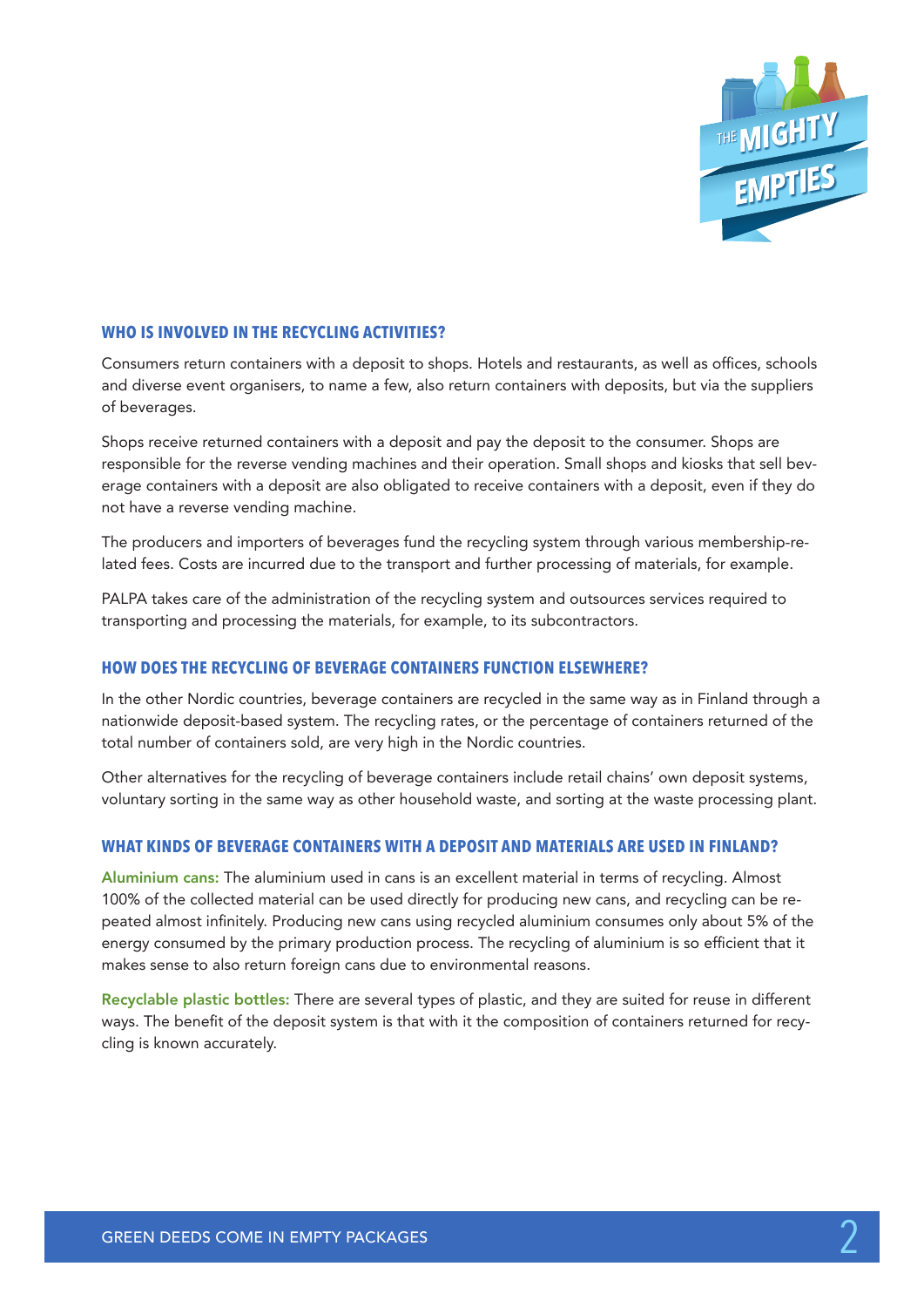

Recycleable glass bottles (mainly wine and specialty beer bottles): Glass can be recycled almost infinitely, and a tonne of glass produced from recycled glass consumes approximately 30% less energy than producing it from virgin raw materials. Recycled glass obtained from deposit-based containers is very pure – it is common for porcelain, for example, to end up in general glass collection points, which decreases the quality of the scrap glass.

Refillable glass bottles (mainly conventional brown beer bottles): The recycling system for washable and refillable glass bottles was established already in the 1950s. Each bottle is reused 33 times on average, after which the material is reused as recycled glass.

## **WHAT HAPPENS TO CANS AND BOTTLES AFTER THEY HAVE BEEN RETURNED?**

The containers are sorted and cans and plastic bottles crushed usually already at the shop. The material is then transported for further processing.

What happens next depends on the type of the container. Returned cans are crushed into large bales and melted into aluminium bars from which thin aluminium sheet is rolled for use as raw material for new cans.

PET plastic bottles are sorted by colour and ground. New bottle billets are made from clear plastic for use by the beverage industry, and coloured plastic is utilised in the packaging, textile and footwear industries, among others. Recycled glass bottles – such as wine and specialty beer bottles – are crushed and sorted, and the scrap glass is used in producing new glass packaging and diverse insulation and filler materials for use by the construction industry, for example.

Refillable glass bottles are washed, filled and put on sale again.

#### **HOW DOES A REVERSE VENDING MACHINE WORK?**

A reverse vending machine reads the barcode of the container and examines its shape using cameras. It compares these with the data in its information system to identify the type of can or bottle. Based on this identification, the machine sorts the beverage containers according to the material into separate containers and prints the correct deposit on the receipt. Usually, the machine also crushes plastic bottles and cans to make transporting and processing them more efficient.

A reverse vending machine does not accept crushed cans or bottles without a label because it cannot identify them as containers with a deposit.